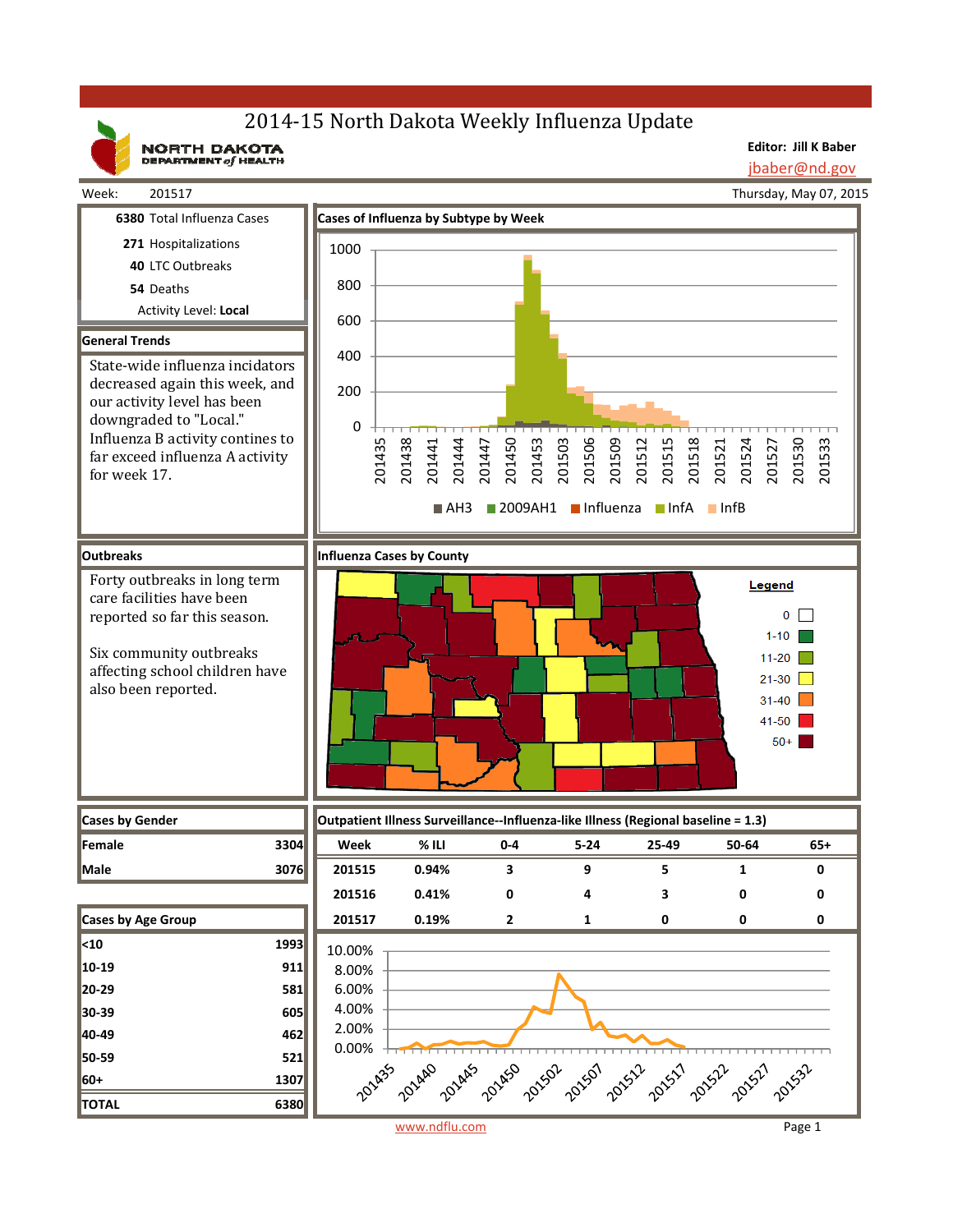## 2013‐14 North Dakota Weekly Influenza Update

**NORTH DAKOTA**<br>DEPARTMENT of HEALTH

#### Week: 201517





### Thursday, May 07, 2015 **North Dakota Syndromic Surveillance‐‐Influenza‐like Illness (ILI)**

The percent of visits for ILI this week in our syndromic surveillance system **decreased** to **0.29**% this week due to application issues. Syndromic surviellance data includes hospital and walk-in clinic data from facilities across North Dakota, as well as ND data we receive from the Department of Defense. 

#### **Sentinal Laboratory Surviellance**

State-wide percent positivity of influenza testing at sentinel laboratories **decreased** this week to **14.48**%. 

\*These data do not represent all laboratory results for influenza.



Percent positivity for RSV **decreased** to **4.90**% this week.

#### **National Statistics:**

National influenza activity and surveillance information is available from the CDC FluView website at: http://www.cdc.gov/flu/weekly/, and is updated every Friday.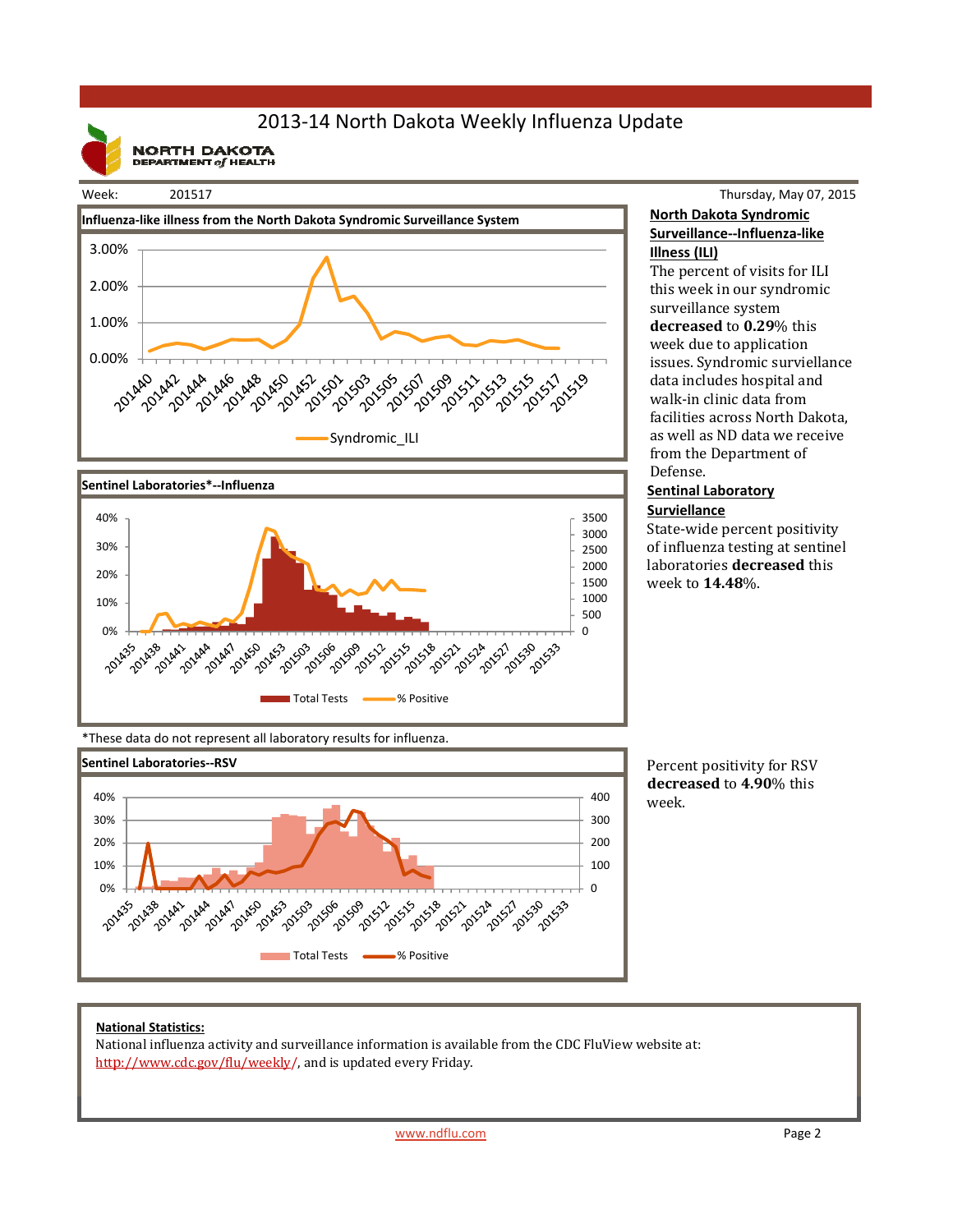## 2013‐14 North Dakota Weekly Influenza Update



**NORTH DAKOTA** DEPARTMENT  $of$  HEALTH